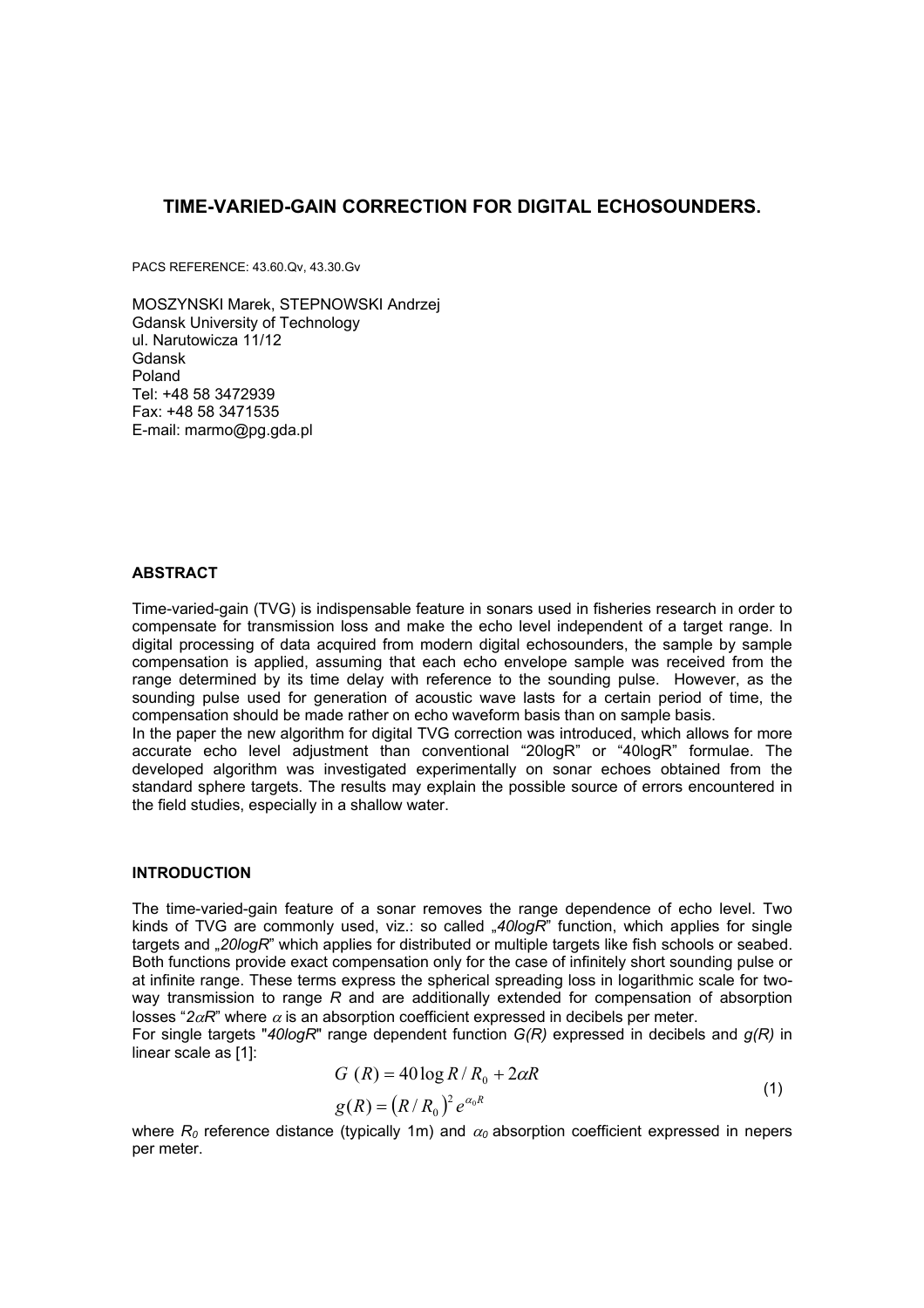Typical approach of expressing TVG function as a function of time uses simple substitution  $R=ct/2$ , what leads to (omitting  $R_0=1$ m):

$$
g(t) = (ct/2)^2 e^{\alpha_0 ct/2}
$$
 (2)

where *c* is speed of sound. Fig. 1 shows transmission loss along time-varied-gain function as a function of time as given by Eq. 2. In digital echosounders not like in its analog counterparts (where TVG function was implemented in hardware) there is no restriction on dynamic range of these functions and their range. However, Eq. 1 describing gain function as a function of range is inconsistent with Eq. 2 as a function of time due to the echo formation process [2].



Fig.1. Transmission loss and classical time-varied-gain function.

## **TIME-VARIED-GAIN FUNCTION THEORY**

More accurate approach distinguishes between the range and time dependent TVG functions. According to MacLennan's definition [2], the range dependent TVG function  $g<sub>P</sub>(R)$  is expressed as a weighted average of time dependent TVG function  $g_t(t)$ :

$$
g_R^2(R) = \frac{\int_0^\infty |V_0(R,t)|^2 dt}{\int_0^\infty \left| \frac{V_0(R,t)}{g_t(t)} \right|^2 dt}
$$
 (3)

Exact range dependant TVG functions for a single target echo can be expressed as  $g_R(R)$ = $R^2$ exp( $\alpha$ R) and the echo voltage after TVG correction is:

$$
V_o(R,t) = g_t(t) \frac{e^{-\alpha_0 R}}{R^2} V(t - \tau)
$$
\n(4)

where *V(t)* is a normalized echo waveform observed at the receiver output (before correction) and  $\tau = 2R/c$  is a propagation delay of an echo.

Exact time dependant TVG function must fulfill the integral relationship, which guarantees obtaining the same value at the echo integrator output (energy) for the same target at different ranges:

$$
\frac{\int_{-\infty}^{+\infty} g_t^2(t'+\tau) |V(t')|^2 dt'}{\int_{-\infty}^{+\infty} |V(t')|^2 dt'} = kc^4 \tau^4 e^{\alpha_0 c \tau}
$$
(5)

where *k* is an arbitrary constant.

The solution of Eq. 5 is given as

$$
g_{40\log R}(t) = (ct)^2 e^{\alpha_0 ct/2} \sqrt{1 + a_1 (T/t) + a_2 (T/t)^2 + a_3 (T/t)^3 + a_4 (T/t)^4}
$$
(6)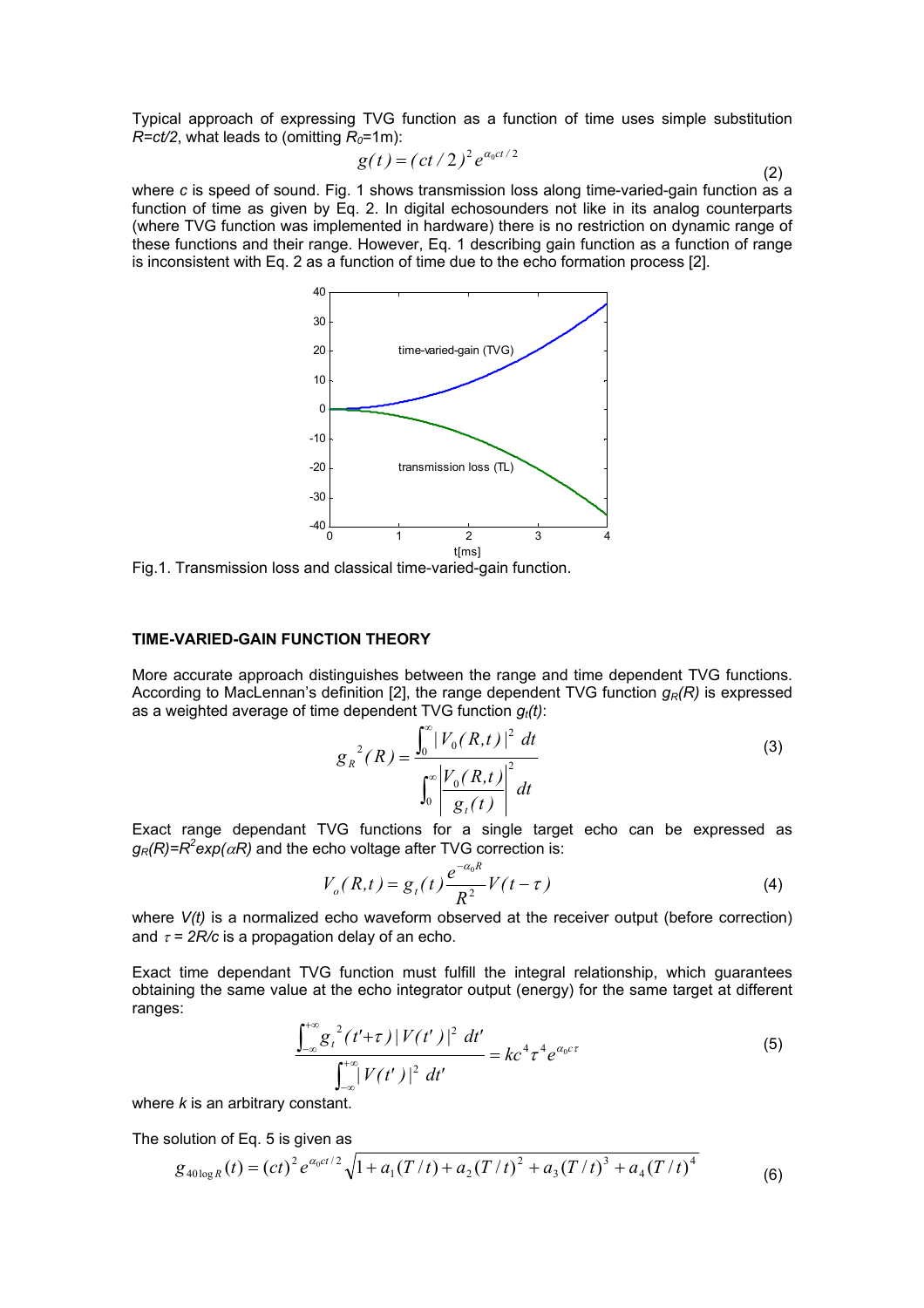where *T* is sounding pulse length and coefficients  $a_i$  can be expressed using moments  $I_m$ (normalized to pulse length *T*) of the signal  $|V(t)|^2$ :

$$
I_{m} = \frac{\int_{-\infty}^{\infty} t^{m} e^{\alpha_{0}ct} |V(t)|^{2} dt}{T^{m} \int_{-\infty}^{\infty} e^{\alpha_{0}ct} |V(t)|^{2} dt}
$$
\n
$$
12I_{1}^{2}, \quad a_{3} = -4I_{3} + 24I_{1}I_{2} - 24I_{1}^{3}, \quad a_{4} = -I_{4} + 8I_{1}I_{3} + 6I_{2}^{2} - 36I_{1}^{2}I_{3} + 24I_{1}^{4}.
$$
\n
$$
(7)
$$

The same approach for distributed or multiple targets (e.g. fish schools or sea bottom) gives:

$$
g_{20\log R}(t) = (ct)e^{\alpha_0 ct/2}\sqrt{1 + b_1 T/t + b_2 (T/t)^2}
$$
\n(8)

with  $b_1$ =-2l<sub>1</sub>,  $b_2$ =2l<sub>1</sub><sup>2</sup>-l<sub>2</sub>. Eq. 8 can be approximated by delayed TVG function:

$$
g_a(t) = c(t - T_0)e^{\alpha_0 ct/2}
$$
\n(9)

with  $T_0 = T_1 + 2R_0/c\frac{(2R_0/2)^2 - T_2^2}{^{1/2}}$ , where  $T_1 = I_1T$  and  $T_2 = T(I_2 - I_1^2)^{1/2}$ , which shows that not exact approach may be partly corrected introducing a delay  $T_0$  in TVG function which always lies between  $T_1$  and  $T_1 + T_2$ .

As  $T_1$  and  $T_2$  still depends on acquired echo envelope some echosounder manufacturers uses another approximation assuming flat frequency response of the target in flat receiver frequency bandwidth and an ideal rectangular pulse delayed by echosounder hardware  $(t_0)$  for which  $T_1=t_0+T_1/2$  and  $T_2=T_1/\sqrt{12}$ . More adequate approach incorporates bandpass approximation of receiver bandwidth. In this case normalized moments of the echo signal (and consequently  $T_1$ and *T2*)*,* depend on the product *BT* of bandwidth *B* and pulse length *T*. Fig.2 shows that *20logR* TVG function introduces decreasing error until 10m range, giving over 1.5dB error at 1m range for *BT=2*. Approximation of exact TVG function (see Fig.3) can be used for ranges greater than 1m. This approach, however, still can not take into account target frequency response, which depends on target properties.



Fig.2. Theoretical *"20logR"* TVG function compared with exact *g20logR(t)* TVG function for receiver bandwidth *B*=5kHz and pulse length *T*=0.4[ms].

#### **SAMPLE DATA ANALYSIS**

respectively  $a_1 = -4I_1$ ,  $a_2 = -6I_2 +$ 

In this paper another approach is proposed for calculation of an exact TVG function, which uses shape of the echo envelope. As modern echosounders instead of using analog TVG ramp, use software correction of digitized echo, it is convenient to extend calculation of values of echo samples. The calculation can include time-varied-correction derived from the echo waveform moments exactly as proposed by Eq. (6) or Eq. (8). This procedure requires target detection algorithm to precede the TVG correction phase and involves addition computational cost. All sample echos presented in the paper were acquired with BioSonics DT series digital echosounder operated at the frequency of 200kHz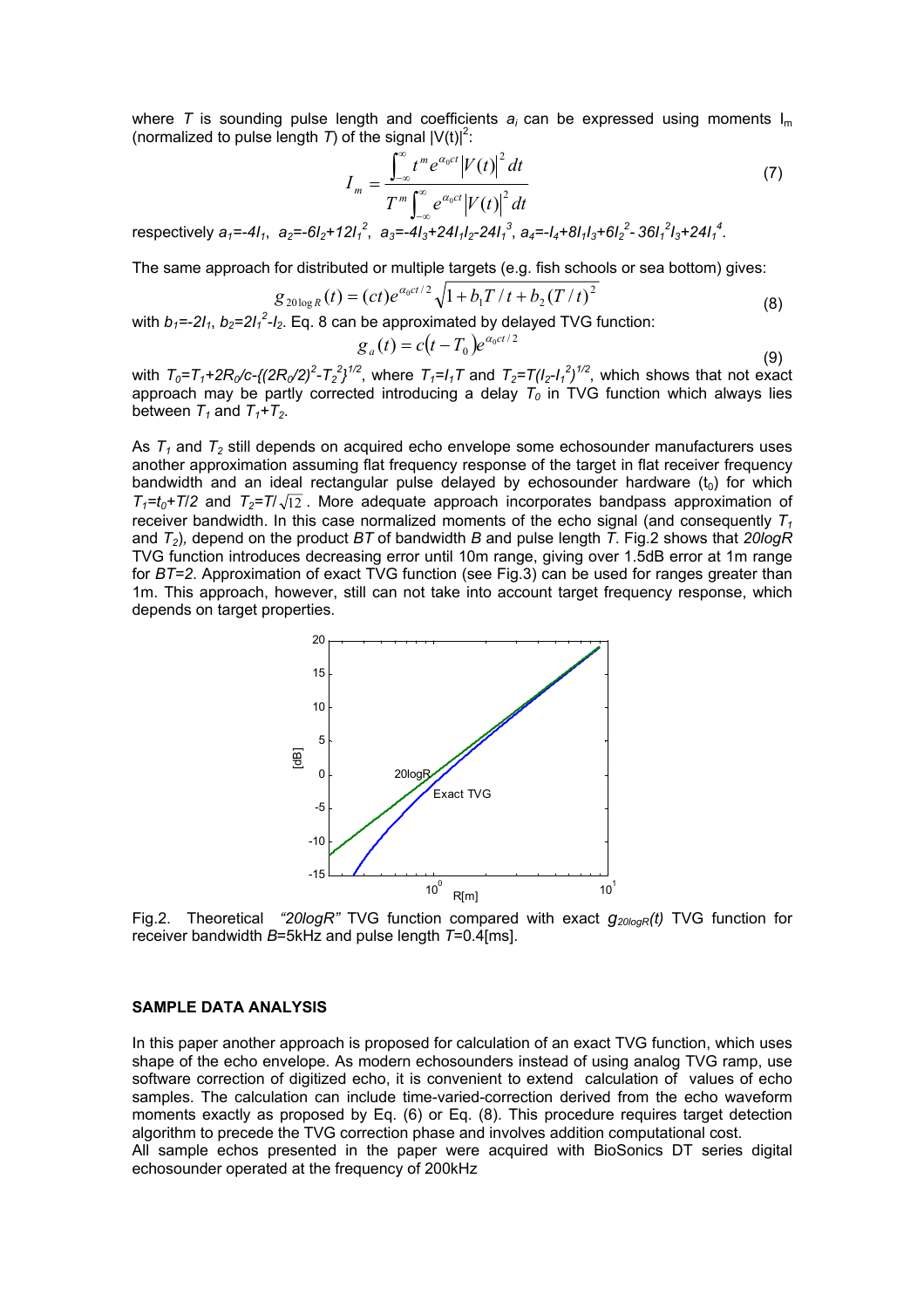

Fig.3. Exact TVG function  $g_{20logR}(t)$ , its delayed approximation  $g_a(t)$  along with 20logR function (receiver bandwidth *B*=5kHz and pulse length *T*=0.8[ms]) in a short range.

Fig.4 shows the echo pulse modeled as the echo from the target with flat frequency response acquired by receiver with simple LCR bandpass filter:

$$
V(t) = \begin{cases} 1 - e^{-\pi B t} & t < T \\ (e^{-\pi B T} - 1)e^{-\pi B t} & t > T \end{cases}
$$
 (10)

where *B* is the receiver bandwidth and *T* is transmitting pulse length. It is compared with actual normalized echo reflected from standard target ball. In Table 1 the normalized moments used for calculation of exact TVG function are presented.



Fig.4. Model of the echo pulse from the target with flat frequency response acquired with a simple LCR bandpass filter compared with actual normalized echo reflected from a standard target sphere.

Tab.1. Normalized moments *Im* used for calculation of exact TVG function for ideal wideband pulse, system modelled with bandpass receiver and for actual shape of echo from standard target.

| normalized moments         |       |       |       | 14    |
|----------------------------|-------|-------|-------|-------|
| ideal wideband pulse and   | 0.5   | 0.333 | 0.250 | 0.200 |
| ideal receiver             |       |       |       |       |
| system modelled with       | 0.576 | 0.407 | 0.320 | 0.268 |
| bandpass receiver (Eq.7)   |       |       |       |       |
| actual shape from standard | 0.711 | 0.591 | 0.544 | 0.535 |
| target ball                |       |       |       |       |

The results obtained for three different locations of standard target positioned on a beam axis of transducer are illustrated in Fig. 5, whereas their corresponding echo level calculation are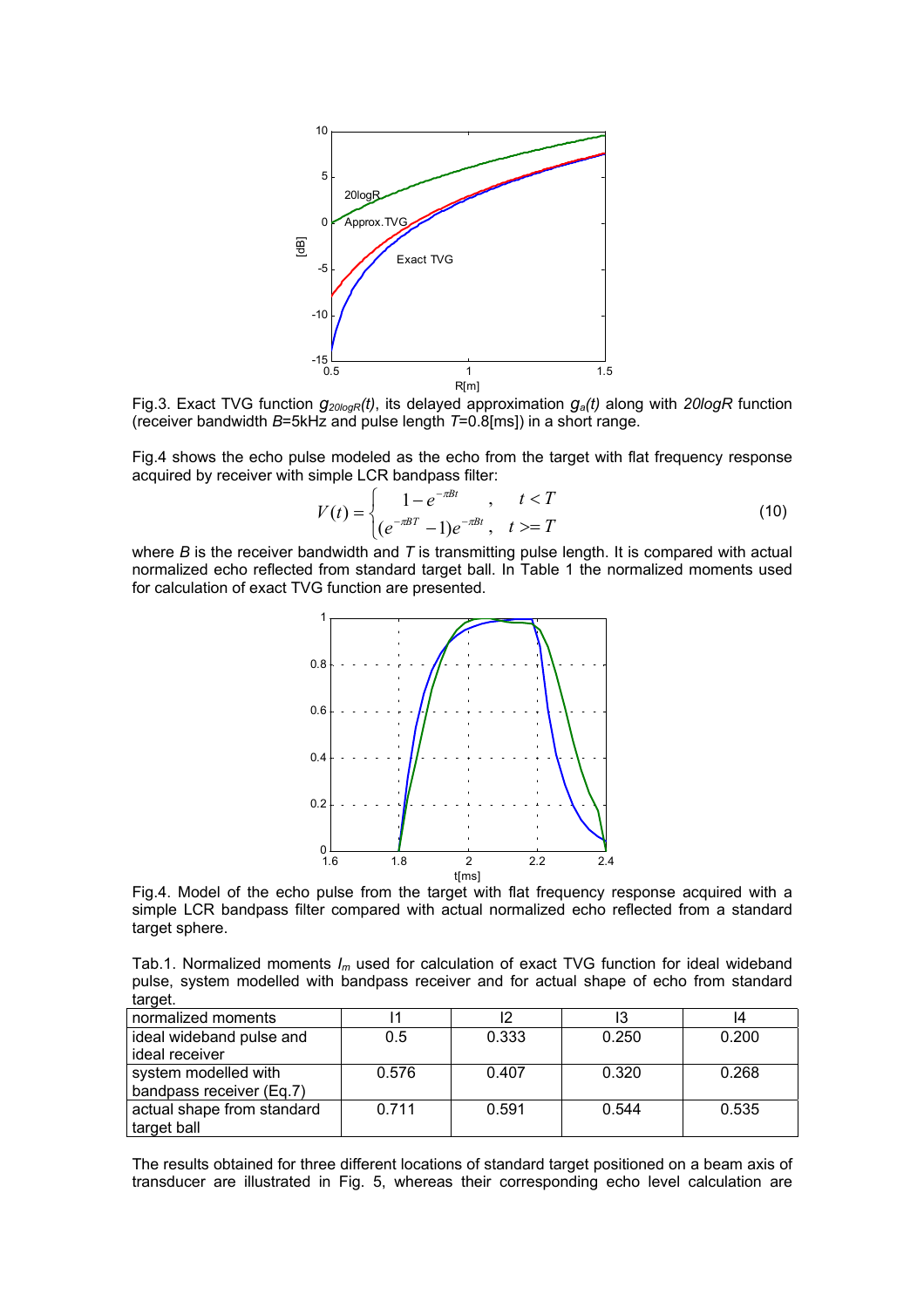presented in the Table 2. It is evident that when the shape of the echo should be preserved, continuous time varied function can not be used in the ranges below 10m, as the end of echo is artificially amplified. When the peak value of the echo envelope is used echo level calculation it leads to another source of error in target strength estimation. It is easily seen that for actual case all the moments are greater than modeled. Hence for simple delayed approximation (Eq. 6) the delay  $T_0=0.5T$  (half of the pulse length) should be increased up to  $T_0=0.7T$  for this case.

In Fig. 6 and in Fig. 7 the echo envelopes acquired at the very short distances (0.7m and 1m) from standard target located on-axis of the system for three different values of pulse length *T* (0.1ms, 0.3ms, 0.5ms) are presented. The y-axis in these figures is scaled in 24-bit analog-todigital converter values as acquired by digital echosounder. By comparison of its peak value it is evident that they does not fulfills  $1/R^2$  (40logR) law as for 0.7m range the amplitude should be around two times (1/0.7<sup>2</sup>) larger than for 1m range. This error may be explained also by operation in the distance, which is close to theoretical near field range defined by Rayleigh distance  $r_0$ =ka<sup>2</sup>/2, where k is the wave number and a transducer radius. Also in the integral sense (echo energy) the TVG function differs from delay approximation what agrees with theoretical curves shown in Fig. 3.



Fig.5. Sample echoes acquired from standard target located on axis at 1.5m, 3m and 4m, along with classical "40logR" correction and correction clamped at target range (linear scale x-axis in meters, y-axis in AD converter samples).

| Tab.2. Luitu iuvui 22 on sidnudi u idruut luudiud on budin akis in luudiniiniu sudiu. |          |          |                 |          |        |  |  |
|---------------------------------------------------------------------------------------|----------|----------|-----------------|----------|--------|--|--|
| range $R$ [m]                                                                         | 1.5lml   | 3ſm1     | 4 <sub>Im</sub> | mean(EL) | std(EL |  |  |
| classical 40logR<br>correction [dB]                                                   | $-38.70$ | $-40.12$ | $-40.54$        | $-39.79$ | 0.96   |  |  |
| correction fixed at target                                                            | $-41.41$ | $-41.17$ | $-41.26$        | $-41.28$ | 0.12   |  |  |
| range [dB]                                                                            |          |          |                 |          |        |  |  |

Tab.2. Echo level *EL* of standard target located on beam axis in logarithmic scale.

## **CONCLUSION**

In the paper some problems of time-varied-gain correction are presented in the context of its application in the digital echosounder. Theoretical calculations show that "classical" *20logR* and *40logR* functions introduce error, which is greater in short distances and monotonically decreases up to around 10m range. It is shown that in shallow water applications exact TVG function or its delayed approximation should be used rather than classical function calculated by *R=ct/2* substitution.